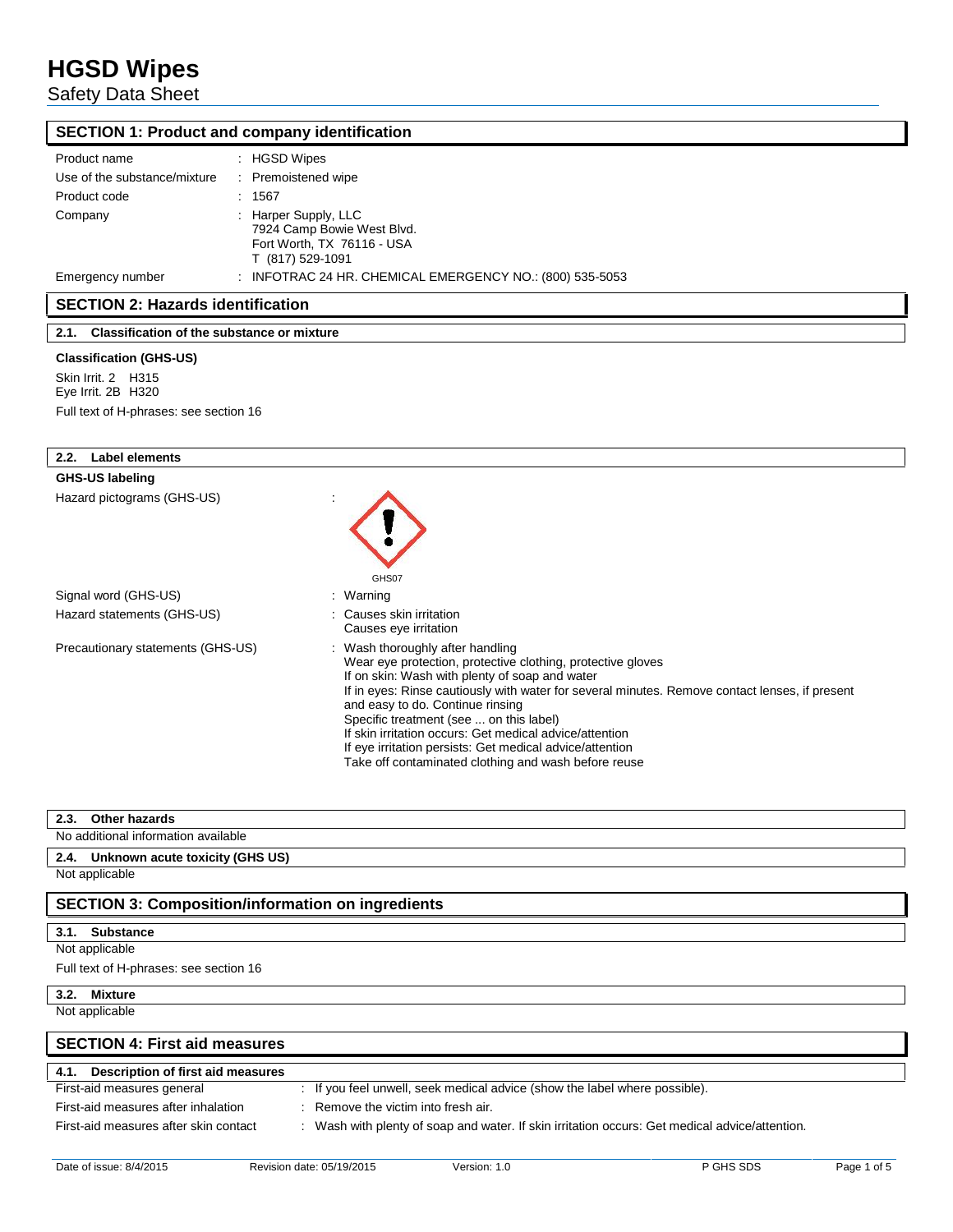| Safety Data Sheet                                                                                              |                                                                                                                                                                           |
|----------------------------------------------------------------------------------------------------------------|---------------------------------------------------------------------------------------------------------------------------------------------------------------------------|
| First-aid measures after eye contact                                                                           | Rinse cautiously with water for several minutes. Remove contact lenses, if present and easy to do.<br>Continue rinsing. Get medical advice/attention.                     |
| First-aid measures after ingestion                                                                             | Rinse mouth with water. Do NOT induce vomiting.                                                                                                                           |
| Most important symptoms and effects, both acute and delayed<br>4.2.                                            |                                                                                                                                                                           |
| Symptoms/injuries                                                                                              | Not expected to present a significant hazard under anticipated conditions of normal use.                                                                                  |
| Symptoms/injuries after inhalation                                                                             | None under normal use.                                                                                                                                                    |
| Symptoms/injuries after skin contact                                                                           | Causes skin irritation.                                                                                                                                                   |
| Symptoms/injuries after eye contact                                                                            | Causes eye irritation.                                                                                                                                                    |
| Symptoms/injuries after ingestion                                                                              | Gastrointestinal complaints.                                                                                                                                              |
| 4.3.                                                                                                           | Indication of any immediate medical attention and special treatment needed                                                                                                |
| No additional information available                                                                            |                                                                                                                                                                           |
| <b>SECTION 5: Firefighting measures</b>                                                                        |                                                                                                                                                                           |
| <b>Extinguishing media</b><br>5.1.                                                                             |                                                                                                                                                                           |
| No additional information available                                                                            |                                                                                                                                                                           |
| Special hazards arising from the substance or mixture<br>5.2.                                                  |                                                                                                                                                                           |
| No additional information available                                                                            |                                                                                                                                                                           |
| 5.3. Advice for firefighters                                                                                   |                                                                                                                                                                           |
| Firefighting instructions                                                                                      | Exercise caution when fighting any chemical fire. Use water spray or fog for cooling exposed<br>containers. Take account of environmentally hazardous firefighting water. |
| Protection during firefighting                                                                                 | Do not enter fire area without proper protective equipment, including respiratory protection.                                                                             |
| <b>SECTION 6: Accidental release measures</b>                                                                  |                                                                                                                                                                           |
| 6.1. Personal precautions, protective equipment and emergency procedures                                       |                                                                                                                                                                           |
| General measures                                                                                               | : Isolate from fire, if possible, without unnecessary risk.                                                                                                               |
| 6.1.1. For non-emergency personnel                                                                             |                                                                                                                                                                           |
|                                                                                                                |                                                                                                                                                                           |
| Protective equipment                                                                                           | Protective goggles. Gloves. Protective clothing.                                                                                                                          |
| Emergency procedures                                                                                           | Evacuate unnecessary personnel. Avoid contact with skin, eyes and clothing. Ventilate spillage area.                                                                      |
| 6.1.2. For emergency responders                                                                                |                                                                                                                                                                           |
| Protective equipment                                                                                           | Use personal protective equipment as required.                                                                                                                            |
| Emergency procedures                                                                                           | Stop leak if safe to do so. Stop release. Ventilate area.                                                                                                                 |
|                                                                                                                |                                                                                                                                                                           |
| 6.2. Environmental precautions<br>Avoid release to the environment. Prevent entry to sewers and public waters. |                                                                                                                                                                           |
| Methods and material for containment and cleaning up<br>6.3.                                                   |                                                                                                                                                                           |
| For containment                                                                                                | Contain released substance, pump into suitable containers.                                                                                                                |
| Methods for cleaning up                                                                                        | This material and its container must be disposed of in a safe way, and as per local legislation.                                                                          |
| <b>Reference to other sections</b><br>6.4.                                                                     |                                                                                                                                                                           |
| No additional information available                                                                            |                                                                                                                                                                           |
| <b>SECTION 7: Handling and storage</b>                                                                         |                                                                                                                                                                           |
| 7.1. Precautions for safe handling                                                                             |                                                                                                                                                                           |
| Precautions for safe handling                                                                                  | Keep container tightly closed.                                                                                                                                            |
| Hygiene measures                                                                                               | Wash thoroughly after handling. Remove contaminated clothes. Wash contaminated clothing before<br>reuse.                                                                  |
| 7.2.                                                                                                           |                                                                                                                                                                           |
| Conditions for safe storage, including any incompatibilities<br><b>Technical measures</b>                      | Comply with applicable regulations.                                                                                                                                       |
| Storage conditions                                                                                             | Keep container closed when not in use.                                                                                                                                    |
| Storage area                                                                                                   | Meet the legal requirements. Store in a cool area.                                                                                                                        |

## **SECTION 8: Exposure controls/personal protection**

**8.1. Control parameters** No additional information available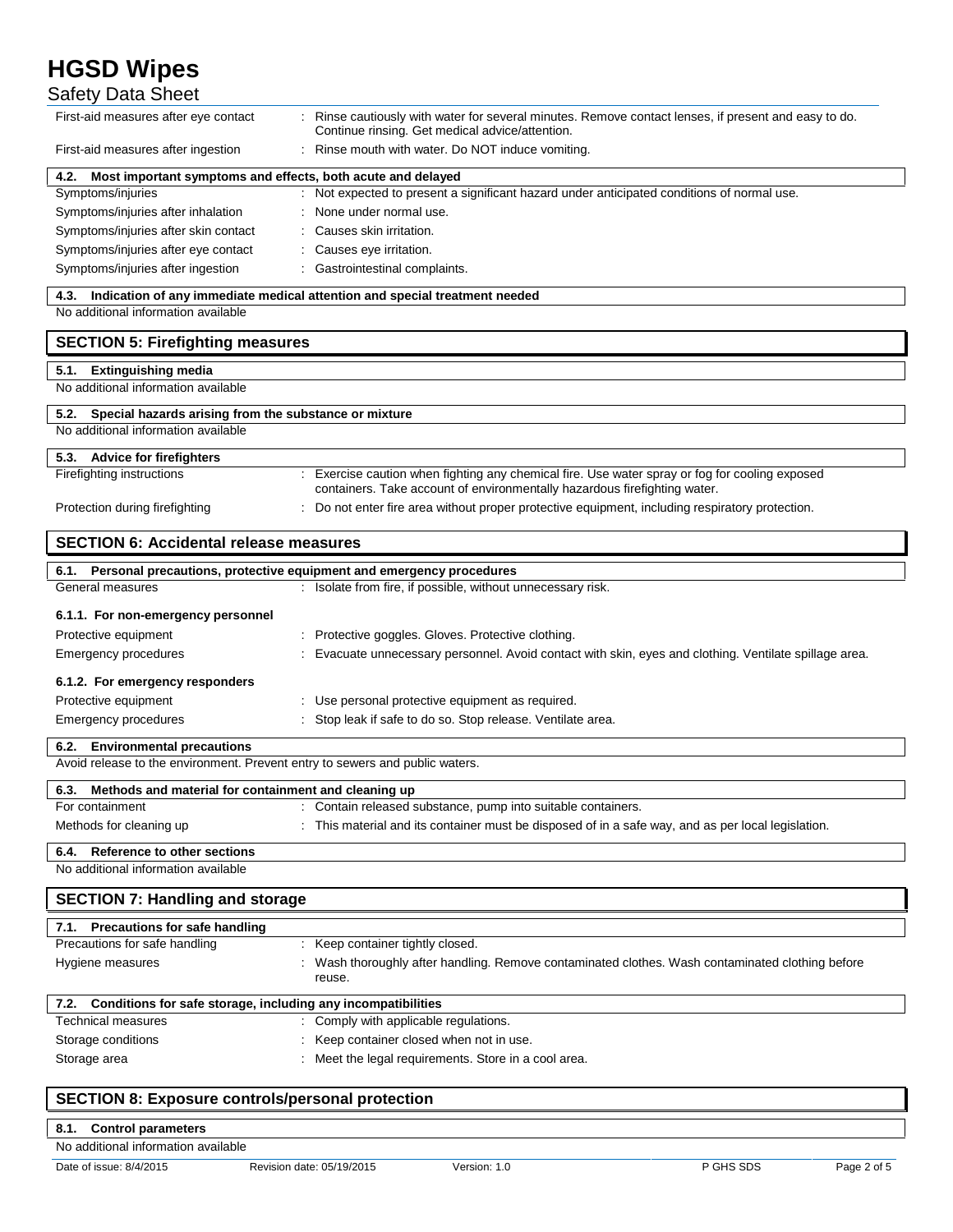Safety Data Sheet

### **8.2. Exposure controls**

Personal protective equipment : Use appropriate personal protective equipment when risk assessment indicates this is necessary. Safety glasses. Protective clothing. Gloves.



## **SECTION 9: Physical and chemical properties**

| Information on basic physical and chemical properties<br>9.1. |                                                                                         |  |
|---------------------------------------------------------------|-----------------------------------------------------------------------------------------|--|
| Physical state                                                | : Solid                                                                                 |  |
| Appearance                                                    | Premoistened wipe.                                                                      |  |
| Odor                                                          | Pleasant scent                                                                          |  |
| Odor threshold                                                | No data available                                                                       |  |
| pH                                                            | 10.5 - 12 - Tested using the liquid component of the towelette                          |  |
| Melting point                                                 | No data available                                                                       |  |
| Freezing point                                                | No data available                                                                       |  |
| Boiling point                                                 | No data available                                                                       |  |
| Flash point                                                   | $\therefore$ > 200.01 °F Closed Cup -Tested using the liquid component of the towelette |  |
| Relative evaporation rate (butyl acetate=1)                   | No data available                                                                       |  |
| Flammability (solid, gas)                                     | No data available                                                                       |  |
| <b>Explosion limits</b>                                       | No data available                                                                       |  |
| Explosive properties                                          | No data available                                                                       |  |
| Oxidizing properties                                          | No data available                                                                       |  |
| Vapor pressure                                                | No data available                                                                       |  |
| Relative density                                              | No data available                                                                       |  |
| Relative vapor density at 20 °C                               | No data available                                                                       |  |
| Specific gravity / density                                    | 1 g/ml -Tested using the liquid component of the towelette                              |  |
| Solubility                                                    | Liquid component is soluble in water.                                                   |  |
| Log Pow                                                       | No data available                                                                       |  |
| Log Kow                                                       | No data available                                                                       |  |
| Auto-ignition temperature                                     | No data available                                                                       |  |
| Decomposition temperature                                     | No data available                                                                       |  |
| Viscosity                                                     | No data available                                                                       |  |
| Viscosity, kinematic                                          | No data available                                                                       |  |
| Viscosity, dynamic                                            | No data available                                                                       |  |
| VOC content                                                   | $:$ < 1 - Tested using the liquid component of the towelette                            |  |

### **SECTION 10: Stability and reactivity**

### **10.1. Reactivity**

No additional information available

### **10.2. Chemical stability**

No additional information available

### **10.3. Possibility of hazardous reactions**

No additional information available

### **10.4. Conditions to avoid**

No additional information available

### **10.5. Incompatible materials**

No additional information available

### **10.6. Hazardous decomposition products**

Under normal conditions of storage and use, hazardous decomposition products should not be produced.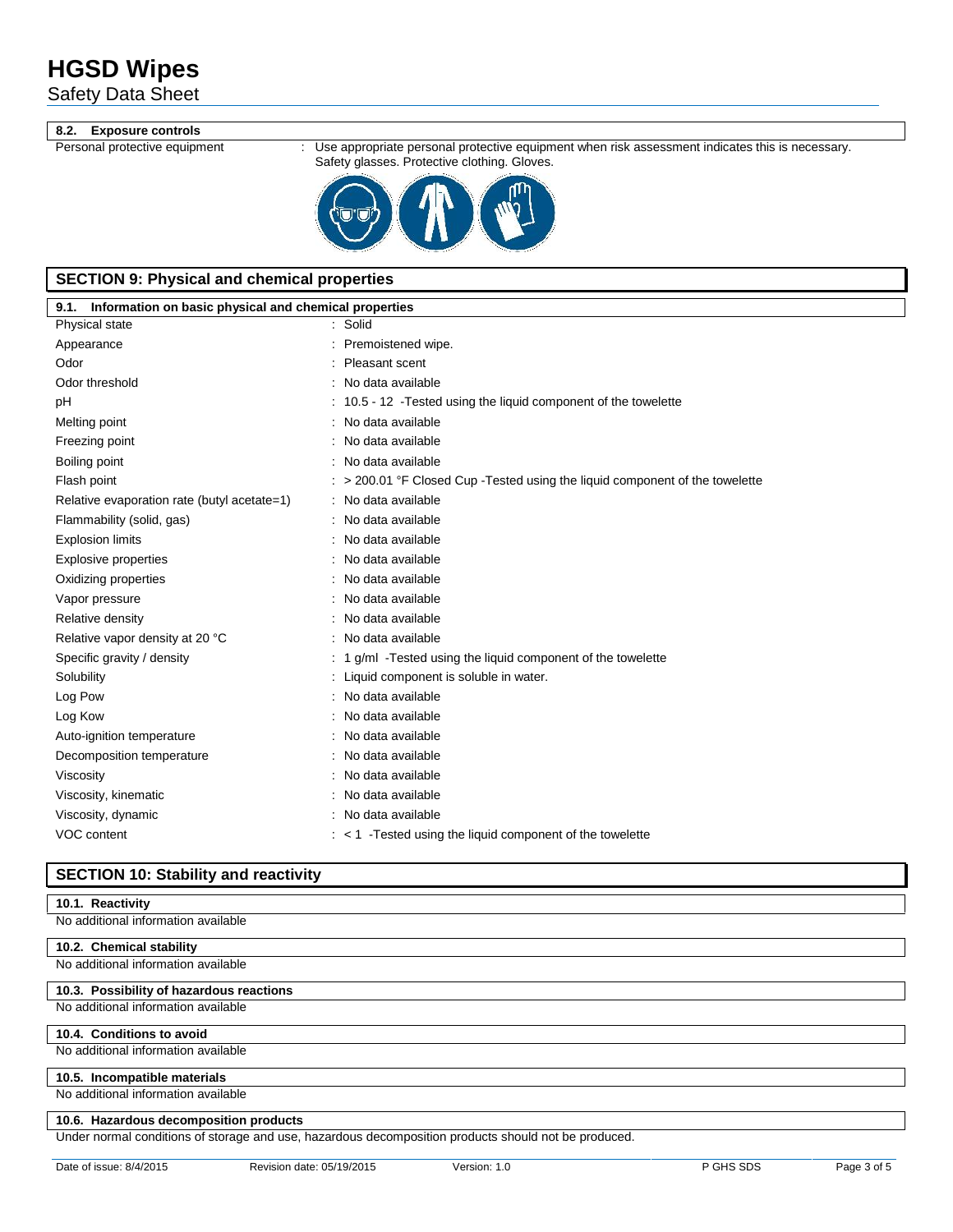Safety Data Sheet

### **SECTION 11: Toxicological information**

### **11.1. Information on toxicological effects**

| Acute toxicity                                        | : Not classified                                                                                                                                                     |
|-------------------------------------------------------|----------------------------------------------------------------------------------------------------------------------------------------------------------------------|
| Skin corrosion/irritation                             | : Causes skin irritation.                                                                                                                                            |
| Serious eye damage/irritation                         | pH: 10.5 - 12 - Tested using the liquid component of the towelette<br>: Causes eye irritation.<br>pH: 10.5 - 12 - Tested using the liquid component of the towelette |
| Respiratory or skin sensitization                     | : Not classified                                                                                                                                                     |
| Germ cell mutagenicity                                | : Not classified                                                                                                                                                     |
| Carcinogenicity                                       | : Not classified                                                                                                                                                     |
| Reproductive toxicity                                 | : Not classified                                                                                                                                                     |
| Specific target organ toxicity (single exposure)      | Not classified                                                                                                                                                       |
| Specific target organ toxicity (repeated<br>exposure) | Not classified<br>÷                                                                                                                                                  |
| Aspiration hazard                                     | : Not classified                                                                                                                                                     |
| Symptoms/injuries after inhalation                    | : None under normal use.                                                                                                                                             |
| Symptoms/injuries after skin contact                  | : Causes skin irritation.                                                                                                                                            |
| Symptoms/injuries after eye contact                   | : Causes eye irritation.                                                                                                                                             |
| Symptoms/injuries after ingestion                     | : Gastrointestinal complaints.                                                                                                                                       |

### **SECTION 12: Ecological information**

| 12.1. Toxicity |  |
|----------------|--|
|----------------|--|

No additional information available

### **12.2. Persistence and degradability** No additional information available

## **12.3. Bioaccumulative potential**

No additional information available

| <b>SECTION 13: Disposal considerations</b> |                                                                           |  |
|--------------------------------------------|---------------------------------------------------------------------------|--|
| 13.1. Waste treatment methods              |                                                                           |  |
| Waste treatment methods                    | : Do not flush wipes.                                                     |  |
| Waste disposal recommendations             | : Dispose in a safe manner in accordance with local/national regulations. |  |
|                                            |                                                                           |  |
| <b>SECTION 14: Transport information</b>   |                                                                           |  |
| Department of Transportation (DOT)         |                                                                           |  |
|                                            |                                                                           |  |
| In accordance with DOT:                    | Not regulated for transport                                               |  |
| <b>Additional information</b>              |                                                                           |  |
| Other information                          | : No supplementary information available.                                 |  |

#### **ADR**

No additional information available

**Transport by sea**

No additional information available

## **Air transport**

No additional information available

### **SECTION 15: Regulatory information**

All components of this product are listed, or excluded from listing, on the United States Environmental Protection Agency Toxic Substances Control Act (TSCA) inventory.